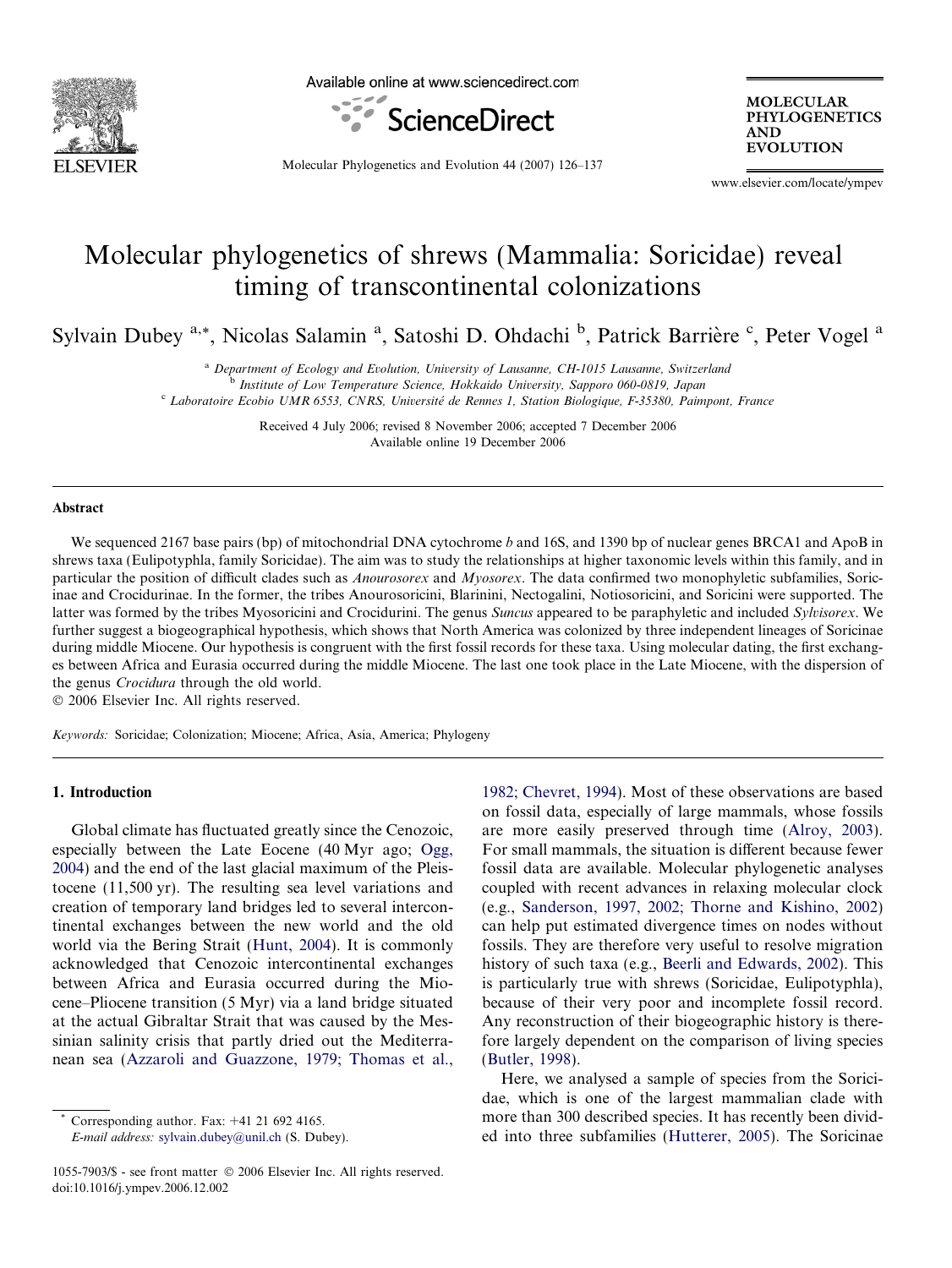(red-toothed shrews), which are mainly distributed in the Holartic region, contain 146 species split into 13 genera. The Crocidurinae (white-toothed shrews), which have diversified in Africa and Eurasia contain 210 described species distributed in nine genera. Finally, the Myosoricinae from Africa contain 18 species and three genera [\(Hutterer,](#page-10-0) [2005](#page-10-0)). Despite this diversity, much of the variations observed are not particularly useful for taxonomic purposes, which makes species assignment often problematic and can render discriminant characters at supra-generic levels difficult to find.

The most seminal paper published by [Repenning \(1967\)](#page-11-0) recognized the importance of the mandibular articulation and allowed the grouping of three genera with white teeth (Anourosorex, Chimarrogale and Nectogale) within the ''red-toothed'' Soricinae. However, uncertainties remained at three important levels. First, within the African shrews, the basal position of Myosorex, which shows a plesiomorphic dental formula, is not clearly demonstrated. This taxon was included by [Repenning \(1967\) and Hutterer \(1993\)](#page-11-0) in Crocidurinae (tribe Myosoricini), but it was recently considered, with Congosorex and probably Surdisorex, as a different subfamily (Myosoricinae; [Hutterer, 2005](#page-10-0)). Second, the relationships between Suncus Ehrenberg, 1832 and Crocidura Wagler, 1832 remains unclear. The latter shows a reduction of one unicuspid, which is usually considered as derived and it is not clear if the reduction occurred independently several times ([Heim de Balsac](#page-10-0) [and Lamotte, 1957; Butler, 1998\)](#page-10-0). Third, uncertainties remain in the taxonomic delimitation of the tribe Neomyini, from which [Reumer \(1987, 1998\)](#page-11-0) proposed to extract two other tribes, the Anourosoricini and the Notiosoricini. He also proposed to separate the Blarinellini tribe from the Soricini [\(Reumer, 1998](#page-11-0)).

Beside classical morphology, techniques such as karyology and biochemical systematics based on enzyme electrophoresis allowed much progress on species level assignment ([Catzeflis et al., 1985; Maddalena, 1990; Maddalena and](#page-9-0) [Bronner, 1992; Ivanitskaya, 1994; Maddalena and Ruedi,](#page-9-0) [1994; Ruedi and Vogel, 1995; Ruedi, 1996; Zima et al.,](#page-9-0) [1998; Schlitter et al., 1999\)](#page-9-0). This resulted in a clarification of the basal position of Myosorex, which suggested the creation of the Myosoricinae subfamily ([Maddalena and Bron](#page-10-0)[ner, 1992; Hutterer, 2005](#page-10-0)). More recently, mitochondrial DNA (mtDNA) sequences allowed a much finer resolution ([George, 1988; George and Sarich, 1994; Ohdachi et al.,](#page-10-0) [1997, 2001; Ruedi et al., 1998; Fumagalli et al., 1999; Motok](#page-10-0)[awa et al., 2000; Brant and Orti, 2002; Han et al., 2002; Vogel](#page-10-0) [et al., 2003; Ohdachi et al., 2004; Dubey et al., 2006; Dubey](#page-10-0) [et al., in press](#page-10-0)). At supra-generic level, complex relationships emerged with paraphyletic, and or polyphyletic taxa, (e.g., for the basal African Crocidurinae; Quérouil et al., 2001). The latter conclusions based on mtDNA were, however, often not supported. Nevertheless, in our most recent study on Soricinae ([Ohdachi et al., 2006](#page-10-0)), the support was adequate at a tribe level, partially confirming the concept of [Reumer \(Soricini, Neomyini, Notiosoricini \(1987, 1998\)\),](#page-11-0)

but Anourosorex was placed in an unexpected basal position (Anourosoricinae). Such results may be due to misleading information in mitochondrial genes at higher taxonomic level, a situation that has led to erroneous phylogenetic trees for other mammals [\(Janke et al., 1997](#page-10-0)) and for fishes ([Rasmussen and Arnason, 1999\)](#page-10-0).

In this study, we aim at understanding the higher taxonomic level within the Soricidae using two nuclear and two mitochondrial markers. The lower mutation rate of nuclear genes is expected to help obtaining a good resolution at a higher taxonomic level such as subfamilies, tribes, and genera, while the two mitochondrial markers will allow a good resolution at lower taxonomic level such as intrageneric relationships. Based on the trees obtained, we analysed the potential origin of the different major clades, as well as the number of transcontinental exchanges, using molecular dating and reconstruction of biogeographic area of origins. Our goal was to unravel the diversification history of the family.

## 2. Materials and methods

## 2.1. Sampling

We analysed 81 samples of Soricidae, five of Erinaceidae, six of Talpidae, and as outgroup a more distant Laurasiatheria, the Common Pipistrelle (Pipistrellus pipistrellus).

Within the Soricinae, all the tribes were represented in our analyses, and we included ten of the thirteen genera recognized by [Hutterer \(2005\).](#page-10-0) Within the Crocidurinae, the three most widespread genera (Crocidura, Suncus, and Sylvisorex) were represented. The rare and monospecific genera Scutisorex and Ruwenzorisorex from Africa (formerly considered as Sylvisorex) and Ferroculus and Solisorex from Highlands of Sri Lanka were not treated in the present study. Within the Myosoricinae, only samples of Myosorex were analysed. Thus, Congosorex, formerly considered as *Myosorex* (two species), and *Surdisorex* (two species) were not treated. For the tribes or the genus Sorex containing species on several continents, representative on each ones were analysed.

The samples included material from the following collections: Lausanne (IZEA), Switzerland; Paimpont (Station Biologique), France; and Sapporo (Hokkaido University), Japan ([Table 1](#page-2-0)).

## 2.2. DNA extraction and amplification

IZEA samples were first frozen in the field in liquid nitrogen and kept for several years at  $-70$  °C before being stored in ethanol until DNA extraction. Samples from the other collections were directly stored in ethanol. DNA extraction was carried out using the QIA Amp DNA Mini Kit (Qiagen). Double-stranded DNA amplifications of the mitochondrial cytochrome  $b$  gene (cyt-b) and 16S ribosomal sequence were performed with the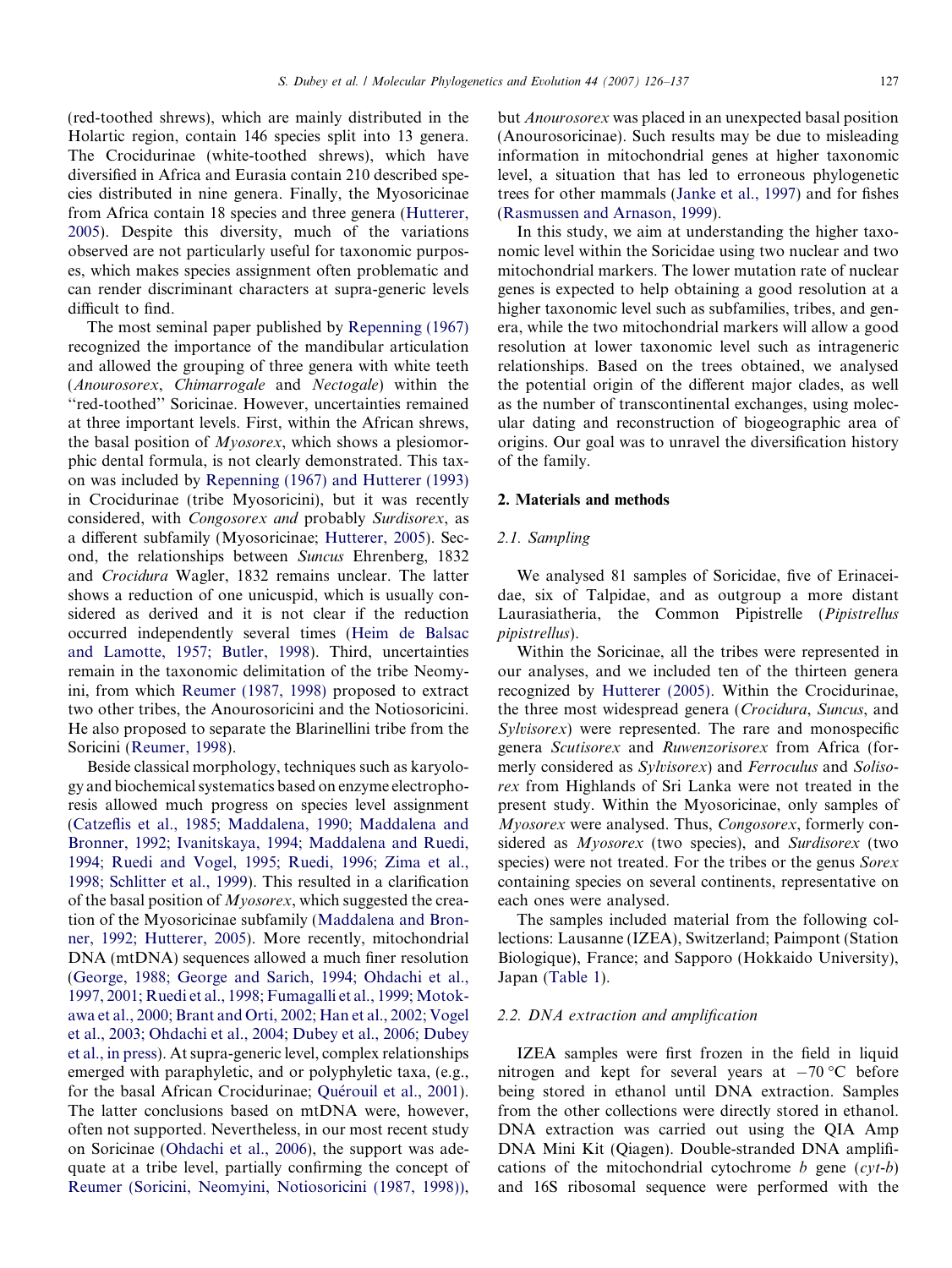<span id="page-2-0"></span>Table 1

Species and specimens used in the present study, specimen identification code for each species (ID), geographic origin of the samples and area code for the biogeographic reconstruction analysis (1: Eurasia, 2: Africa, 3: North America), collection code, and GenBank accession number of the published cyt-b sequences of [Ohdachi et al. \(2006\)](#page-10-0) used in our study  $\overline{\phantom{0}}$ 

| Genus             | Species       | Specimen identification<br>code | Origin and biogeographic<br>code | Collection<br>code | GenBank accession<br>of published cyt-b sequence |
|-------------------|---------------|---------------------------------|----------------------------------|--------------------|--------------------------------------------------|
|                   |               |                                 |                                  |                    |                                                  |
| Anourosorex       | squamipes     | $\mathbf{1}$                    | CN, Wollung Valley (Yunnan), 1   | T4738              |                                                  |
| Anourosorex       | yamashinai    | $\mathbf{1}$                    | TW, Nantou Co., 1                | ASTW.I             | AB175088                                         |
| Anourosorex       | yamashinai    | 2                               | TW, Chiayi Co., 1                | ASTW.2             | AB175089                                         |
| <b>Blarina</b>    | brevicauda    | 1                               | US, Michigan State, 3            | 02.7.23.1          |                                                  |
| Blarina           | brevicauda    | 2                               | US, Michigan State, 3            | BLB.I              | AB175134                                         |
| Blarinella        | griselda      | 1                               | VN, Mt. Tay Con Linh II, 3       | <b>BLG</b>         | AB175144                                         |
| Chimarrogale      | himalayica    | 1                               | VN, Ha Tinh, Huong Son, 1        | VIET.CHV           | AB175094                                         |
| Chimarrogale      | platycephala  | $\mathbf{1}$                    | JP, Nagasaki Pref., 1            | <b>IZEA 7610</b>   |                                                  |
| Chimarrogale      | platycephala  | $\overline{\mathbf{c}}$         | TW, Nantou Co., 1                | 3.3.15.1           |                                                  |
| Chodsigoa         | caovansunga   | $\mathbf{1}$                    | VN, Mt. Tay Con Linh II, 1       | COC1               | AB175104                                         |
| Chodsigoa         | caovansunga   | 2                               | VN, Mt. Tay Con Linh II, 1       | COC <sub>2</sub>   | AB175103                                         |
| Chodsigoa         | parca         | $\mathbf{1}$                    | VN, Mt. Tay Con Linh II, 1       | <b>COPI</b>        | AB175105                                         |
| Chodsigoa         | parca         | 2                               | VN, Mt. Tay Con Linh II, 1       | COP <sub>2</sub>   | AB175106                                         |
| Chodsigoa         | sodalis       | $\mathbf{1}$                    | TW, Kao-Hsiung Co., 1            | SIS.2              | AB175102                                         |
| Chodsigoa         | sodalis       | $\overline{c}$                  | TW, Chiayi Co., 1                | SIS.I              | AB127978                                         |
| Cryptotis         | goldmani      | 1                               | Mexico, Gurrero State, 3         | X2                 | AB175138                                         |
| Cryptotis         | magna         | 1                               | Mexico, Oaxaca State, 3          | X4                 | AB175141                                         |
| Cryptotis         | parva         | $\mathbf{1}$                    | US, Texas State, 3               | <b>CRPI</b>        | AB175135                                         |
| Episoriculus      | fumidus       | $\mathbf{1}$                    | TW, Chiayi Co., 1                | SIF.2              | AB175108                                         |
| Episoriculus      | fumidus       | $\overline{c}$                  | TW, Nantou Co., 1                | SIF.I              | AB175107                                         |
| Neomys            | anomalus      | $\mathbf{1}$                    | CH, Sion, 1                      | <b>IZEA 5524</b>   |                                                  |
| Neomys            | anomalus      | 2                               | YU, Popova Sapka, 1              | <b>IZEA 1367</b>   |                                                  |
| Neomys            | anomalus      | 3                               | PT, Unhais da Serra Covilha, 1   | <b>IZEA 5919</b>   |                                                  |
| Neomys            | fodiens       | 1                               | YU, Popova Sapka, 1              | <b>IZEA 1368</b>   |                                                  |
| Neomys            | fodiens       | 2                               | IT, Laghi di Ceretto, 1          | <b>IZEA 5643</b>   |                                                  |
| Neomys            | fodiens       | 3                               | CN, Parc Nat. Altai, 1           | <b>IZEA 7453</b>   |                                                  |
| Neomys            | fodiens       | 4                               | CH, Bassins, 1                   | <b>IZEA 5686</b>   |                                                  |
| <b>Notiosorex</b> | crawfordi     | 1                               | US, Texas State, 3               | NSC <sub>2</sub>   | AB175146                                         |
| <b>Notiosorex</b> | crawfordi     | $\boldsymbol{2}$                | US, Texas state, 3               | <b>NSCI</b>        | AB175145                                         |
| Sorex             | alpinus       | 1                               | CH, Pont-de-Nant, 1              | <b>IZEA 5444</b>   |                                                  |
| Sorex             | araneus       | 1                               | SK, Bratislava, 1                | <b>IZEA 5744</b>   |                                                  |
| Sorex             | araneus       | $\overline{c}$                  | CN, Parc Nat. Altai, 1           | <b>IZEA 7452</b>   |                                                  |
| Sorex             | cinereus      | $\mathbf{1}$                    | US, 3                            | 99.9.19.1          |                                                  |
| Sorex             | cinereus      | 2                               | US, 3                            | 99.9.21.1          |                                                  |
| Sorex             | excelsus      | $\mathbf{1}$                    | CN, Qinghai, 1                   | <b>MSI 4456</b>    |                                                  |
| Sorex             | excelsus      | 2                               | CN, Qinghai, 1                   | <b>MSI 4470</b>    |                                                  |
| Sorex             | fumeus        | 1                               | US, 3                            | PA110              |                                                  |
| Sorex             | fumeus        | $\overline{c}$                  | US, Pennsylvania State, 3        | SEF.I              | AB175116                                         |
| Sorex             | granarius     | 1                               | ES, Rascafria, 1                 | IZEA 639           |                                                  |
| <b>Sorex</b>      | isodon        | 1                               | FI, Iisalmi, 1                   | <b>IZEA 5622</b>   |                                                  |
| Sorex             | minutus       | 1                               | CH, Champmartin, 1               | <b>IZEA 7622</b>   |                                                  |
| Sorex             | raddei        | 1                               | TR, Sumela, 1                    | <b>IZEA 6080</b>   |                                                  |
| Sorex             | raddei        | $\overline{\mathbf{c}}$         | TR, Sumela, 1                    | <b>IZEA 6081</b>   |                                                  |
| Sorex             | saussurei     | $\mathbf{1}$                    | MX, Guerrero State, 3            | SESA <sub>2</sub>  | AB175118                                         |
| Sorex             | saussurei     | 2                               | MX, Guerrero State, 3            | SESA1              | AB175117                                         |
| <b>Sorex</b>      | volnuchini    | 1                               | TR, Sumela Altindere, 1          | <b>IZEA 6079</b>   |                                                  |
| Crocidura         | brunnea       | 1                               | ID, Java/Cibodas, 1              | <b>IZEA 4549</b>   |                                                  |
| Crocidura         | buettikoferi  | 1                               | BF, Adiopodoumé, 2               | <b>IZEA 2409</b>   |                                                  |
| Crocidura         | leucodon      | 1                               | TR, Altindere, 1                 | <b>IZEA 6040</b>   |                                                  |
| Crocidura         | malayana      | 1                               | MY, Ulu Gombak, 1                | <b>IZEA 3550</b>   |                                                  |
| Crocidura         | nanilla       | 1                               | CI, Lamto, 2                     | <b>IZEA 2530</b>   |                                                  |
| Crocidura         | negligens     | 1                               | MY, Tioman, 1                    | <b>IZEA 3557</b>   |                                                  |
| Crocidura         | nigripes      | 1                               | ID, Bore Katimbo Sulavesi, 1     | <b>IZEA 4400</b>   |                                                  |
| Crocidura         | olivieri      | 1                               | BF, Bangui, 2                    | <b>IZEA 2821</b>   |                                                  |
| Crocidura         | orientalis    | 1                               | ID, Java/Cibodas, 1              | <b>IZEA 4551</b>   |                                                  |
| Crocidura         | shantungensis | $\mathbf{1}$                    | JP, Tsushima Isl., 1             | <b>IZEA 7510</b>   |                                                  |
| Crocidura         | suaveolens    | 1                               | HU, Fülophasa, 1                 | <b>IZEA 6732</b>   |                                                  |
| Crocidura         | theresae      | 1                               | BF, Bobo Dioulasso, 2            | <b>IZEA 3092</b>   |                                                  |
| Crocidura         | viaria        | 1                               | BF, Oursi, 2                     | <b>IZEA 3108</b>   |                                                  |
| Suncus            | dayi          | $\mathbf{1}$                    | IN, Avallanchi, 1                | IZEA V562          |                                                  |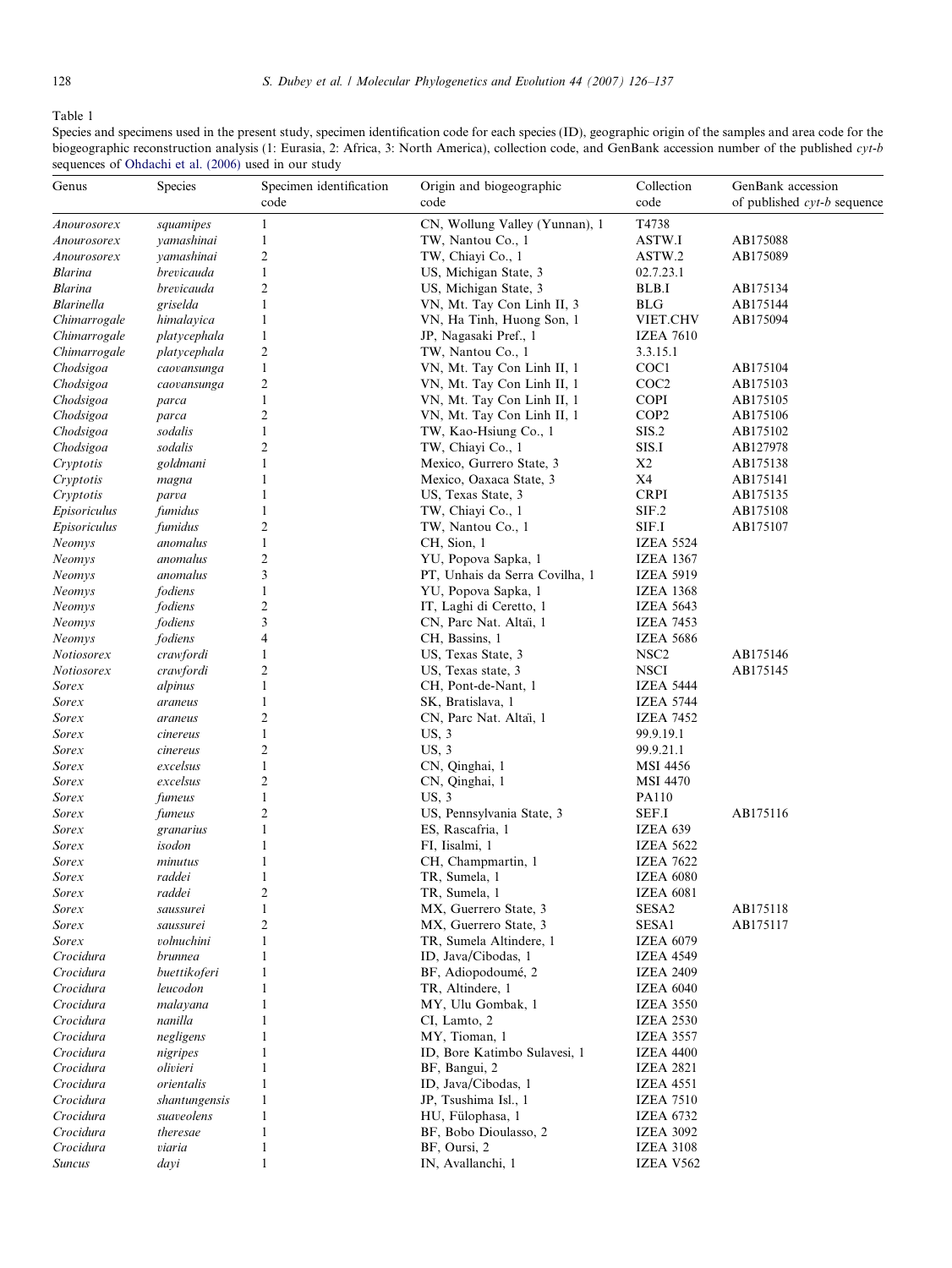Table 1 (continued)

| Genus             | Species      | Specimen identification<br>code | Origin and biogeographic<br>code | Collection<br>code | GenBank accession<br>of published $cyt-b$ sequence |
|-------------------|--------------|---------------------------------|----------------------------------|--------------------|----------------------------------------------------|
|                   |              |                                 |                                  |                    |                                                    |
| <b>Suncus</b>     | dayi         | 3                               | IN, Kotagiri, 1                  | IZEA V576          |                                                    |
| <b>Suncus</b>     | etruscus     |                                 | FR, Camargue/Le Pèbre, 1         | <b>IZEA 5462</b>   |                                                    |
| <b>Suncus</b>     | etruscus     | 2                               | IT, Fivizzano c/o Farina, 1      | <b>IZEA 5641</b>   |                                                    |
| <b>Suncus</b>     | montanus     |                                 | IN, Kotagiri, 1                  | IZEA V573          |                                                    |
| <b>Suncus</b>     | murinus      |                                 | IN, 1                            | IZEA V546          |                                                    |
| <b>Suncus</b>     | murinus      | 2                               | IN, Masinagudi, 1                | IZEA V554          |                                                    |
| <b>Suncus</b>     | murinus      | 3                               | JP, Okinawa, 1                   | SUN <sub>2</sub>   | AB175074                                           |
| <b>Suncus</b>     | remyi        |                                 | GA, Moueva, 2                    | <b>SBP GA3650</b>  |                                                    |
| <b>Suncus</b>     | varilla      |                                 | ZA, 2                            | IZEA "4"           |                                                    |
| <b>Suncus</b>     | varilla      | 2                               | ZA, 2                            | IZEA "3"           |                                                    |
| Sylvisorex        | johnstoni    |                                 | GA, Doudou Mounts, Moueva, 2     | <b>SBP GA3691</b>  |                                                    |
| <i>Sylvisorex</i> | johnstoni    | 2                               | GA, Doudou Mounts, Moueva, 2     | <b>SBP GA3695</b>  |                                                    |
| Sylvisorex        | johnstoni    | 3                               | GA, Doudou Mounts, Moueva, 2     | <b>SBP GA3648</b>  |                                                    |
| Sylvisorex        | ollula       |                                 | GA, Doudou Mounts, Moueva, 2     | <b>SBP GA3586</b>  |                                                    |
| <i>Myosorex</i>   | cafer        |                                 | ZA, Serala Prov. Nature Res., 2  | GB40764            |                                                    |
| <i>Myosorex</i>   | sclateri     |                                 | ZA, Natal, Matubatuba, 2         | GB40382            |                                                    |
| <i>Myosorex</i>   | sclateri     | 2                               | ZA, Natal, Matubatuba, 2         | GB40359            |                                                    |
| <i>Myosorex</i>   | varius       |                                 | ZA, Natal, Ngome Forest, 2       | GB39824            |                                                    |
| <i>Myosorex</i>   | varius       | 2                               | ZA, Pretoria, 2                  | GB41102            |                                                    |
| <i>Myosorex</i>   | varius       | 3                               | ZA, Pretoria, 2                  | GB41086            |                                                    |
| Erinaceus         | europaeus    |                                 | CH, Lausanne, 1                  | IZEA dorigny       |                                                    |
| <i>Hylomys</i>    | parvus       |                                 | ID, Sumatra, 1                   | <b>IZEA 4494</b>   |                                                    |
| <i>Hylomys</i>    | parvus       | 2                               | ID, Sumatra, 1                   | <b>IZEA 4495</b>   |                                                    |
| <i>Hylomys</i>    | parvus       | 3                               | ID, Sumatra, 1                   | <b>IZEA 4493</b>   |                                                    |
| <i>Hylomys</i>    | parvus       | 4                               | ID, Sumatra, 1                   | <b>IZEA 4484</b>   |                                                    |
| Euroscaptor       | mizura       |                                 | JP, Aomori Prefecture, 1         | 01.5.26.2          |                                                    |
| Talpa             | caeca        |                                 | CH, Bellinzone, 1                | <b>IZEA 5968</b>   |                                                    |
| Talpa             | caeca        | 2                               | CH, Bellinzone, 1                | <b>IZEA 5976</b>   |                                                    |
| Talpa             | europea      |                                 | CH, Meride, 1                    | <b>IZEA 5972</b>   |                                                    |
| <b>Uropsilus</b>  | sp.          |                                 | CN, Wollung Valley (Yunnan), 1   | <b>IZEA T4739</b>  |                                                    |
| <b>Uropsilus</b>  | sp.          | 2                               | CN, Wollung Valley (Yunnan), 1   | <b>IZEA T4743</b>  |                                                    |
| Pipistrellus      | pipistrellus |                                 | CH, Préverenges, 1               | <b>IZEA 5408</b>   |                                                    |

Abbreviations of countries: BF, Burkina Faso; CI, Ivory Coast; CH, Switzerland; CN, China; ES, Spain; FI, Finland; FR, France; GA, Gabon; HU, Hungary; ID, Indonesia; IN, India; IT, Italy; JP, Japan; MY, Malaysia; MX, Mexico; PT, Portugal; SK, Slovakia; TR, Turkey; TW, Taiwan; US, United States of America; VT, Vietnam; YU, Yugoslavia; ZA, South Africa.

primer pairs L14724/H15149, C1/C2, C3/H15915, and L14724/H15915 (see [Irwin et al., 1991; Dubey et al.,](#page-10-0) [2006](#page-10-0)), and 16sf (5'cct acc gag cct ggt gat ag  $3')/16$ Srbis  $(5'$  ata gat aga aac cga cct gg  $3'$ ), specifically developed for this study. Amplification of the Breast cancer susceptibility 1 (BRCA1) and Apolipoprotein B (ApoB) nuclear genes (exons) were performed using the primer pairs, B1f/B1r [\(Dubey et al., 2006](#page-9-0)) and ApoBf ( $5′$ gca atc att tga ctt aag tg 3')/ApoBr (5'gag caa caa tat ctg att gg 3'), specifically developed for this study. Amplification conditions for the cyt-b, 16S, and BRCA1 consisted of 35 thermal cycles (40 for BRCA1) of 60 s denaturation (30 s for the primers pairs L14724/H15149, C1/C2, C3/ H15915) at  $94^{\circ}$ C,  $60 \text{ s}$  (45 s for the primers pairs L14724/H15149, C1/C2, C3/H15915) annealing at 50 °C for cyt-b (52 °C for BRCA1, and 55 °C for 16S) and 120 s (60 s for the primers pairs L14724/H15149, C1/ C2, C3/H15915) extension at 72 °C. Amplification conditions for the ApoB gene consisted of 40 cycles of 45 s denaturation at 94 °C, 45 s annealing at 50 °C and 90 s extension at  $72^{\circ}$ C.

PCR products were checked on a 1% agarose electrophoresis gel and visualised with ethidium bromide staining to verify PCR quality. Products were then purified by centrifugal dialysis using the QIAquick PCR Purification Kit (Qiagen), according to the manufacturer's instructions.

Cycle sequencing was performed in  $10 \mu l$  total volume containing  $1-3$  µl of amplified DNA, 1 µl of 10 µM primer, 4 µl of ABI PRISM™ Dye Terminator 1 (Perkin-Elmer). Sequence reactions were visualised on an ABI 3100 genetic analyser (Applied Biosystems).

#### 2.3. Phylogenetic analyses

The sequences were aligned using the multiple alignment algorithm implemented in ClustalW (Thompson, 1994), and further checked by eye. Due to the problems associated with the ILD test [\(Yoder et al., 2001; Struck et al., 2006; Wheeler](#page-11-0) [et al., 2006](#page-11-0)), the congruence between the four markers was tested by performing 100 bootstrap resamples on each marker and comparing the support level thus obtained for each node. The four DNA sequences were combined only if all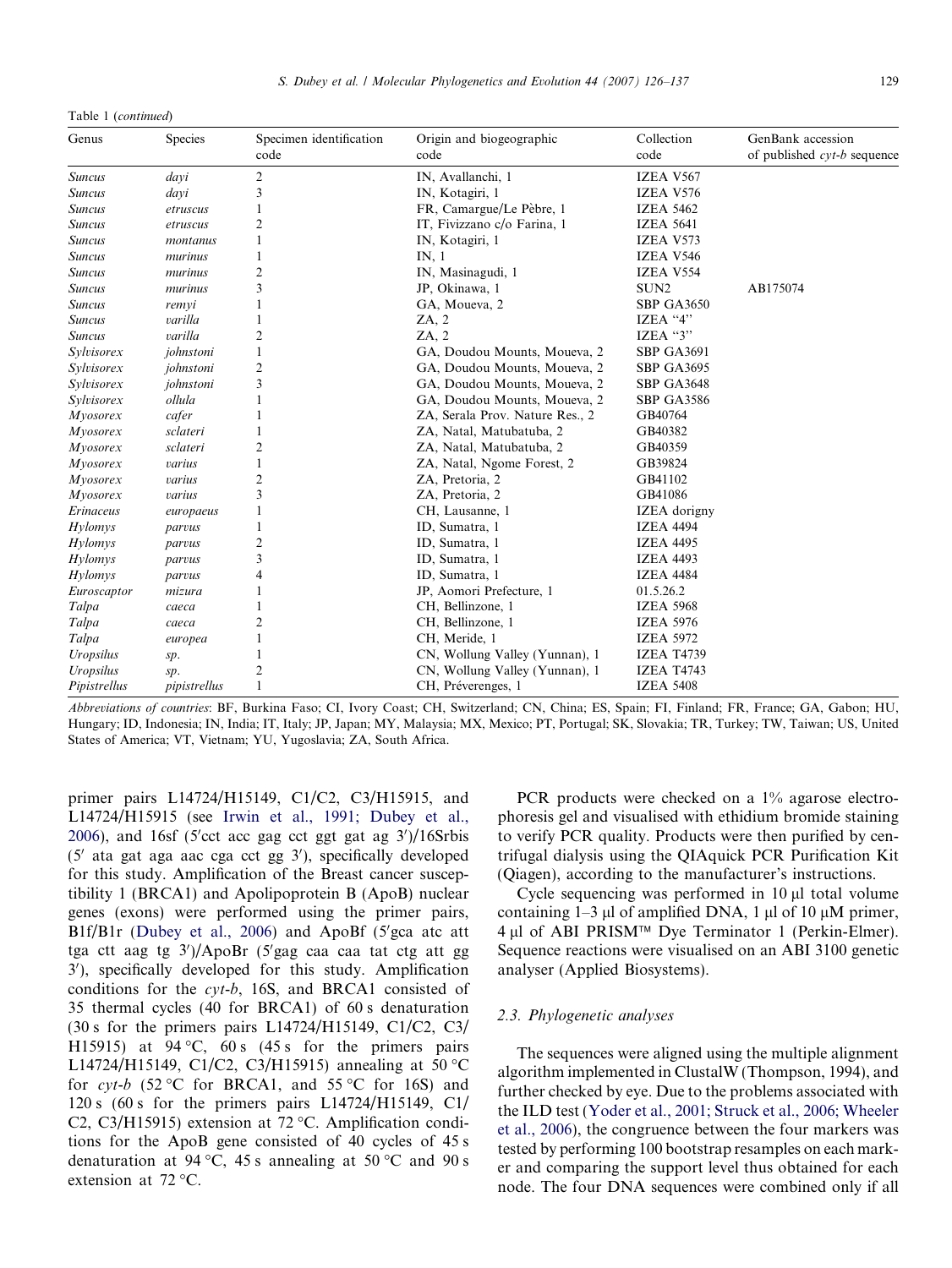supported nodes (defined here by bootstrap values  $>75\%$ ) were present in all four obtained trees (e.g., [Barrett et al.,](#page-9-0) [1991; Huelsenbeck et al., 1996; Mason-Gamer and Kellogg,](#page-9-0) [1996; Cunningham, 1997; Halanych, 1998; Struck et al.,](#page-9-0) [2006\)](#page-9-0). Maximum parsimony analyses on the complete data set were performed using Paup\*4.0b10 [\(Swofford, 2001](#page-11-0)) with 10,000 random addition sequence followed by TBR branch swapping, and keeping at most 100 trees at each replicate. Support values were estimated using 1000 bootstrap resamples using the same heuristic settings. For maximum likelihood (ML) and Bayesian analyses (BA), the models of DNA substitution were selected for each DNA region using dt\_modsel [\(Minin et al., 2003](#page-10-0)). The GTR + G [\(Rodriguez](#page-11-0) [et al., 1990; Yang, 1996\)](#page-11-0) model best fitted the combined data set formed by the concatenation of the four sequences. Fast ML heuristic searches and bootstrap analyses (1000 replicates) were performed on the combined data set only using PHYML ([Guindon and Gascuel, 2003](#page-10-0)). Bayesian analyses were performed with a partition specific models, using MrBayes version 3.0 b4 [\(Huelsenbeck et al., 2001](#page-10-0)). The  $HKY85 + G + I$  model ([Hasegawa et al., 1985; Yang,](#page-10-0) [1996\)](#page-10-0) was used for the 16S and cyt-b partition and the  $GTR + G$  for the ApoB and BRCA1 partition. Four independent runs were performed, each consisting of four parallel MCMC chains of five millions generations. Trees were sampled every 1000 generations. The first 3000 trees were discarded as burnin. Both ML and BA analyses were performed on the Vital-IT cluster (Swiss Institute of Bioinformatics).

## 2.4. Molecular dating

The calibration points used for dating the trees was the oldest known Soricinae–Crocidurinae ancestors (20 Myr, [Reumer, 1989,](#page-11-0) 1994), the oldest known Cryptotis (9 Myr BP; [Harris, 1998](#page-10-0)), and Otisorex (3.5 Myr BP; [Maldonado](#page-10-0) [et al., 2001](#page-10-0)). Position of fossils in the tree is shown in [Fig. 2](#page-6-0). The tree with the highest posterior probability found by MrBayes (see above) was selected as the ''true'' topology for the molecular dating and a Bayesian approach was used to estimate absolute divergence time. The variance–covariance matrix of rates of substitution of each data partition was estimated as implemented in the software estbranch ([Thorne and Kishino, 2002\)](#page-11-0). The four matrices were then used to estimate the divergence time with the program multidivtime [\(Thorne and Kishino,](#page-11-0) [2002\)](#page-11-0). The fossil calibration points were used as a lower bound constraint, and the root of the tree was constrained to be at most 50 Myr old (required by the software). Two independent runs were done to assess convergence. In each run, a one million generation chain was run, sampling every 100 generations. All the analyses were ran on the Vital-IT cluster (Swiss Institute of Bioinformatics).

## 2.5. Reconstruction of biogeographic origin

To infer the possible biogeographic origin of the Soricidae and different genera, we reconstructed ancestral geographical origins of each clades with a maximum likelihood approach using Mesquite 1.05 [\(Maddison and](#page-10-0) [Maddison, 2004\)](#page-10-0). The current geographic distribution of extant species was coded as, (1) for Eurasian taxa, (2) for African taxa, and (3) for North American taxa [\(Table 1\)](#page-2-0). The model of character evolution was a simple stochastic model (Mk1; [Lewis, 2001](#page-10-0)), which assumes a symmetric and equal rate of change between any two states. The probability that a character changes along a branch of the tree is then a function of the branch length, a change being more likely on longer branches than on shorter ones. Here, we used the calibrated tree obtained by molecular dating (see section above) in order to have branch lengths representing absolute time of divergence.

#### 3. Results

#### 3.1. Phylogenetic relationships

The 93 sequences of 3577 bp (on which 338 bp were excluded from the analyses) used in this study showed 1892 variable sites, of which 1638 were parsimony-informative. GenBank accession numbers are as follows: for cyt-b, DQ630379-DQ630437, DQ42541, DQ521043- DQ521045, DQ065609, DQ065611, for 16S, DQ630291- DQ630378, for BRCA1, DQ630209-DQ630290, and for ApoB, DQ630122-DQ630208. Other cyt-b sequences were taken from our previous study [\(Ohdachi et al.,](#page-10-0) [2006;](#page-10-0) see [Table 1](#page-2-0)). The alignment file is deposited on TreeBASE under the submission ID number SN3114. The congruence test showed that no nodes with bootstrap higher than 75% were contradicted by another partition of the data (data not shown). We thus considered that the four markers could be combined for further analyses. Using the combined data matrix, trees obtained by ML, MP, and BA showed identical supported clades. Consequently, only the tree obtained by ML on the complete dataset is shown in [Fig. 1.](#page-5-0) All families, subfamilies, and tribes [\(Fig. 1](#page-5-0)) were monophyletic and were supported by 100% bootstrap, for MP, ML, and a posterior probability of 1.0 for BA (branches support is always cited in the same order in the text, i.e., bootstrap for MP, ML, and posterior probability for BA). All genera, except Suncus, were also supported by all analyses (support of  $>78\%$ ,  $>83\%$  and 1.0; [Fig. 1](#page-5-0)). Using a vespertilionid bat as outgroup, the Talpidae was the most basal clade, followed by the Erinaceidae, which is the sister clade of the Soricidae (support of 95%, 80%, and 1.0 for the Talpidae, and 100%, 100% and 1.0 for the Erinaceidae). Within the Soricidae, the Crocidurinae and Myosoricinae (sensu [Hutterer, 2005\)](#page-10-0) were both monophyletic (support of each subfamily of 100%, 100% and 1.0), and clustered together (support of 100%, 100% and 1.0), formed a sister clade to the Soricinae (support of 100%, 100% and 1.0). Within the Crocidurinae, the genus Suncus was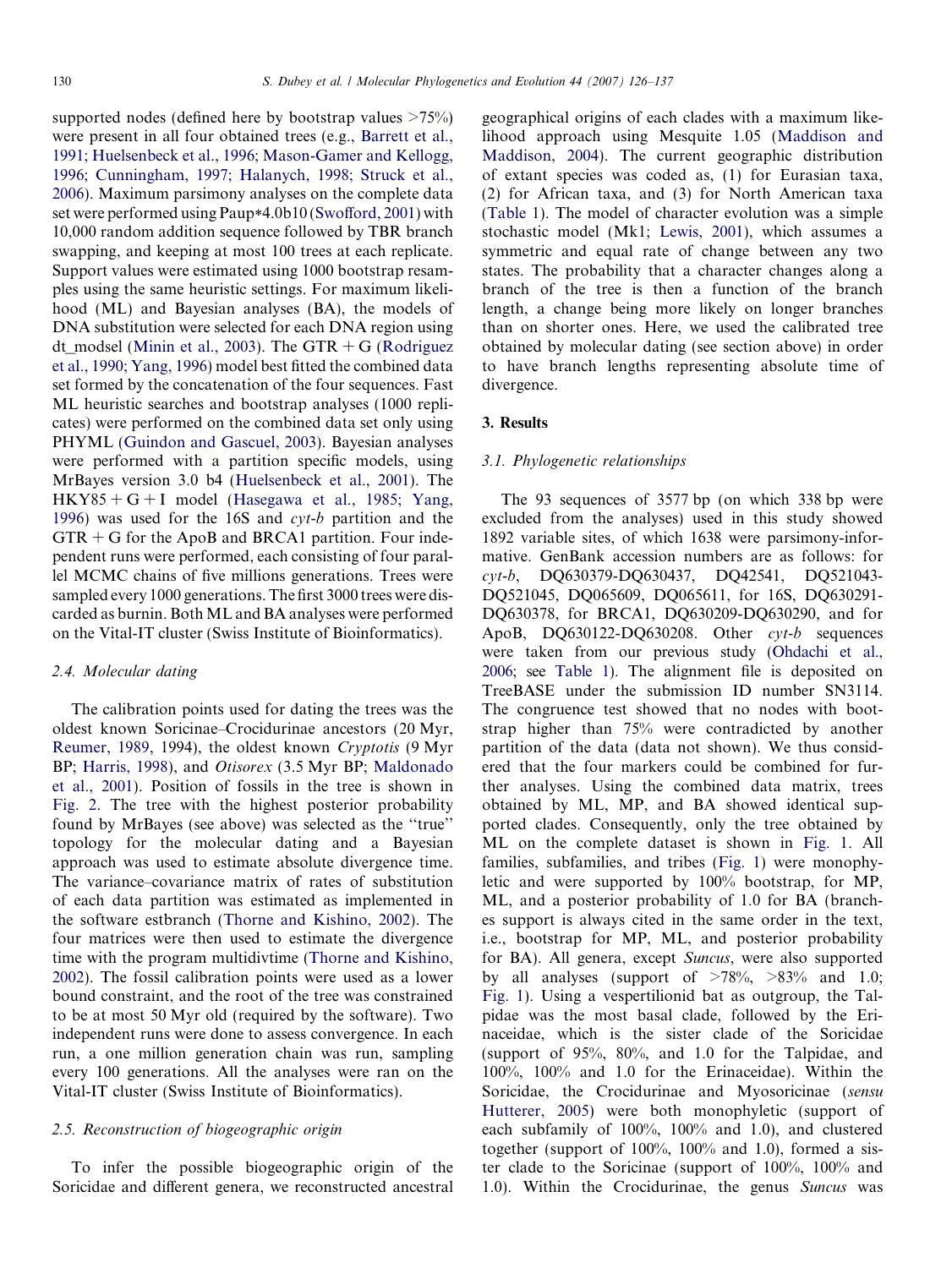<span id="page-5-0"></span>

 $-0.01$  changes

Fig. 1. Phylogeny of the 3314 bp analysed with maximum likelihood, using the TVM + G model of substitution and TBR branch swapping. Values in branches are supports, for the major branches for maximum parsimony (MP) and maximum likelihood (ML) analyses, and Bayesian posterior probabilities (BA). Specimens codes are as in [Table 1.](#page-2-0)

paraphyletic. The African Suncus (S. varilla and S. *remyi*) and the representatives of the genus Sylvisorex (S. ollula, S. johnstoni) formed a basal clade (support of 63%, 99% and 1.0; Fig. 1) to the Asiatic Suncus (S. dayi, S. montanus, S. murinus; support of 86%, 100%

and 1.0). The pygmy white-toothed shrew Suncus etruscus was found to be the sister group of the monophyletic genus *Crocidura* (support of  $\langle 50\%, 53\% \rangle$  and  $\langle 0.5 \rangle$ .

Three major clades are included in the Soricinae subfamily. The first contained the Soricini tribe, where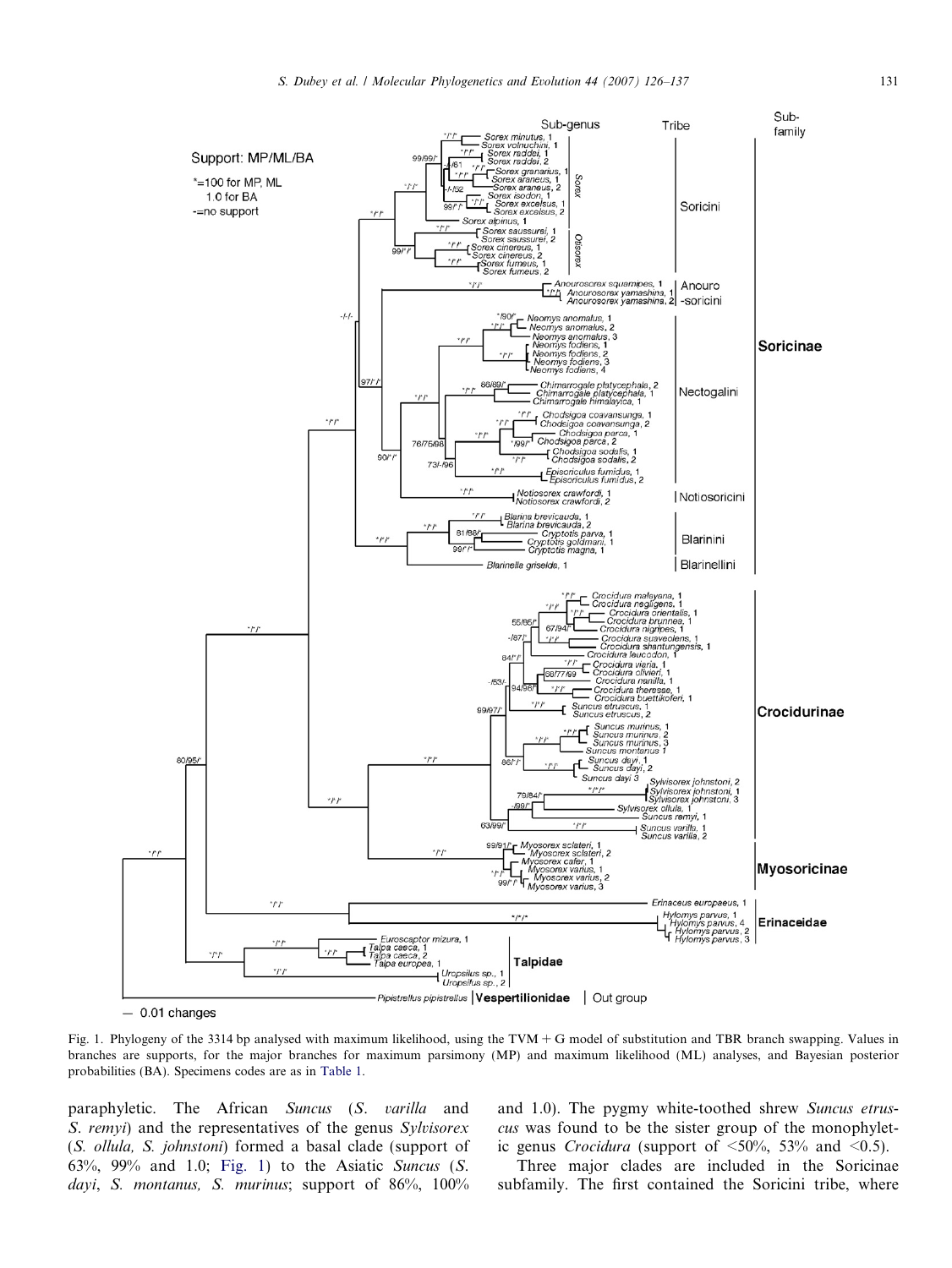<span id="page-6-0"></span>the subgenera Sorex, and Otisorex were monophyletic (support of 100%, 100% and 1.0, and 100%, 99% and 1.0, respectively). The second corresponded to the Blarinini and Blarinellini tribes (support of 100%, 100% and 1.0). Finally, the third included the Anourosoricini tribe that is basal to the Notiosoricini, and the Nectogalini [\(Hutterer,](#page-10-0) [2005;](#page-10-0) former Neomyini, [Hutterer, 1993](#page-10-0)) tribes. Within this latter tribe, the genus Neomys is the sister clade to all other genera (support of 90%, 100% and 1.0).

# 3.2. Molecular dating

The two independent runs of MCMC (Markov chain Monte Carlo) gave very similar results (Pearson correla- $\tau$  tion = 0.98) and the major dates obtained during the first analysis are shown below. The separation between Soricidae tribes occurred during the middle Miocene between 16.5 Myr (95% CI: 12.5–20.5) and 13.8 Myr (95% CI: 10.2–17.4) ago (Fig. 2). The separation of the Palaearctic and Nearctic Soricinae happened during the same period, i.e., between Otisorex and Sorex 13.9 Myr ago (95% CI: 10.2–17.5), Notiosoricini and Nectogalini 13.8 Myr ago

 $(95\% \text{ CI: } 10.2-17.4)$ , and *Blarinella*, *Blarina* and *Cryptotis* 12.1 Myr ago (95% CI: 5.1–17.7).

The split between the Myosoricinae and Crocidurinae occurred 16.5 Myr ago (95% CI: 12.5–20.5). The split between the basal African Crocidurinae clade (Sylvisorex, and Suncus) and the Eurasian Suncus occurred 10.8 Myr ago (95% CI: 7.6–14.0) whereas the split between this latter and the genus Crocidura happened more recently around 9.3 Myr ago (95% CI: 6.4–12.3). Finally, the split between Eurasian and African Crocidura occurred in the Late Miocene around 8.0 Myr (95% CI: 5.4–10.7).

#### 3.3. Biogeographic reconstruction

The common pipistrelle that was chosen as outgroup to reconstruct the phylogenetic trees was removed because of the difficulty to assign a biogeographic area for its distribution. It is furthermore a very distant taxa of the studied families.

Therefore, the Erinaceidae and Talpidae were the most basal groups for the biogeographic reconstruction. [Fig. 3](#page-7-0)a shows the results of the ancestral biogeographic



Fig. 2. Molecular dating of splits. The stars indicate the calibration points that were taken as a lower bound on the indicated node. Specimens codes are as in [Table 1](#page-2-0), and genus abbreviations are Sor. for Sorex, Ano. for Anourosorex, Neo. for Neomys, Chi. for Chimarrogale, Cho. for Chodsigoa, Epi. for Episoriculus, Not. for Notiosorex, Bla. for Blarina, Cry. for Cryptotis, Ble for Blarinella; Cro. for Crocidura, Sun. for Suncus, Syl. for Sylvisorex, Myo. for Myosorex.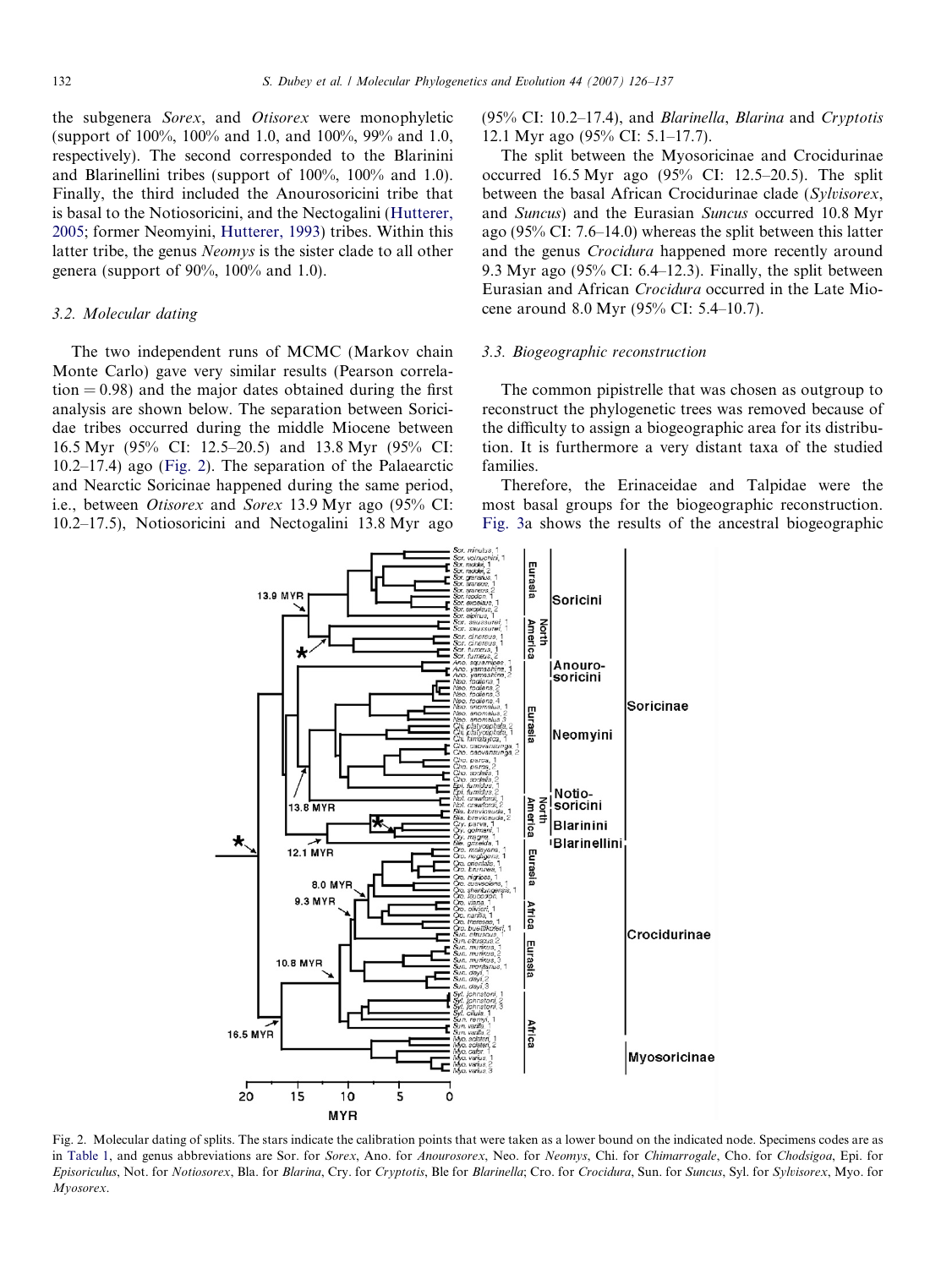<span id="page-7-0"></span>

Fig. 3. Hypothesized history of shrews based on the present phylogeny (no time scale), taking into account for the biogeographic analysis (a) and alternative scenarios for the Crocidurinae, only based on fossils records, see Section [4.2](#page-8-0) (b, c).

origins based on maximum likelihood reconstruction of ancestral areas. The Crocidurinae–Myosoricinae–Soricinae ancestor presents a probability of 99.5% of being Eurasian, and the basal nodes of Soricinae, and Crocidurinae a probability of, respectively, 99.9% and 76.4% of being of Eurasian origin. The basal nodes between American and Eurasian Soricinae, i.e., Notiosoricini vs Nectogalini, Otisorex vs Sorex, and Cryptotis and Blarina vs Blarinella have a probability of, respectively, 99.8%, 98.1%, and 95.6% of being Eurasian. The basal nodes within Otisorex, and between Blarina and Cryptotis have a probability of, respectively, 94.9% and 98.6% of being of American origin. Concerning the Crocidurinae, the basal nodes of Crocidurini have a ML prob. of 74.9% of being Eurasian. The basal node of the Eurasiatic Suncus and Crocidura, and the basal node to the previous genus have a ML prob. of 99.4%, and 99.3% of being Eurasian. The basal nodes of the African taxa, i.e., Myosorex, Sylvisorex, African Suncus, and African Crocidura have probabilities up to 96% of being of an African origin.

#### 4. Discussion

#### 4.1. Molecules vs morphology

The Talpidae, which were considered by most morphologists as sister group to the Soricidae and part of the Eulipotyphla ([Simpson, 1945; Macphee and Novacek, 1993;](#page-11-0) [Symonds, 2005\)](#page-11-0), are replaced in our results by the Erinaceidae [\(Fig. 1](#page-5-0)), which are represented in this study by two subfamilies (Erinaceinae, and Galericinae). This position was also supported by recent studies based on nuclear genes ([Murphy et al., 2001; Douady and Douzery, 2003](#page-10-0)).

With the combined DNA regions used in this study, the Soricinae were found as sister group to the Crocidurinae (sensu [Repenning, 1967](#page-11-0); [Fig. 1\)](#page-5-0). This position confirmed the classical hypothesis of [Repenning \(1967\).](#page-11-0)

Although Myosorex formed a monophyletic group, its definition as a distinct subfamily [\(Maddalena and Bronner,](#page-10-0) 1992; Quérouil et al., 2001; Hutterer, 2005) cannot be advocated from our results. The genetic distance, expressed by the branch lengths, is comparable to those of different tribes of Soricinae. This close relationship with Crocidurinae (sensu [Hutterer, 2005\)](#page-10-0) contrasts with Querouil's results  $(2001)$  that tend to cluster the *Myosorex* with Soricinae on the basis of 16SrRNA data. However, their results were not well supported.

Similarly, the classification of the Anourosorex in a distinct subfamily ([Ohdachi et al., 2006](#page-10-0)) was not supported by our analysis ([Fig. 1](#page-5-0)), the Anourosorex being in a central position within the Soricinae. Thus, we propose to attribute a tribe level for these two clades, which should be named, respectively, Myosoricini (included within the Crocidurinae; [Repenning, 1967](#page-11-0)), and Anourosoricini (included within the Soricinae). The term Myosoricini (Crocidurinae), and Anourosoricini (Soricinae) will be used in the rest of the discussion and in Fig. 3.

Within the Soricinae, five tribes received bootstrap support of 100%, 100% and posterior probabilities of 1.0 ([Fig. 1\)](#page-5-0). As in [Repenning \(1967\),](#page-11-0) the Soricini remained a basal tribe, but Blarinella does no longer belong to it [\(Fig. 1\)](#page-5-0). The split between the Eurasian subgenus Sorex and the American subgenus Otisorex confirmed earlier hypotheses ([Fumagalli et al., 1999; Ohdachi et al., 2006](#page-10-0)). Furthermore, the Asian genus Blarinella, should not be placed in a separate tribe Blarinellini ([Reumer, 1998; Hutterer, 2005](#page-11-0)), as it was found to be the sister taxon of the American genera Blarina and Cryptotis (support of 100%, 100% and of 1.0, [Fig. 1\)](#page-5-0). This position confirmed the hypothesis of [Thomas \(1911\)](#page-11-0) and some of our previous results ([Ohdachi et al., 2006](#page-10-0)). Consequently, *Blarinella* will be considered in the rest of the discussion and in Fig. 3 as a member of the Blarinini tribe. Moreover, the Neomyini [\(Repenning, 1967\)](#page-11-0) should be split into three tribes, as proposed by [Reumer \(1998\):](#page-11-0) (i) the Nectogalini ([Hutterer, 2005](#page-10-0)) with Neomys basal to Chodsigoa, Episoriculus, and Chimarrogale; this last genus being basal to Chodsigoa and Episoriculus, (ii) the Notiosoricini, and (iii) the Anourosoricini (support of 100%, 100%, and of 1.0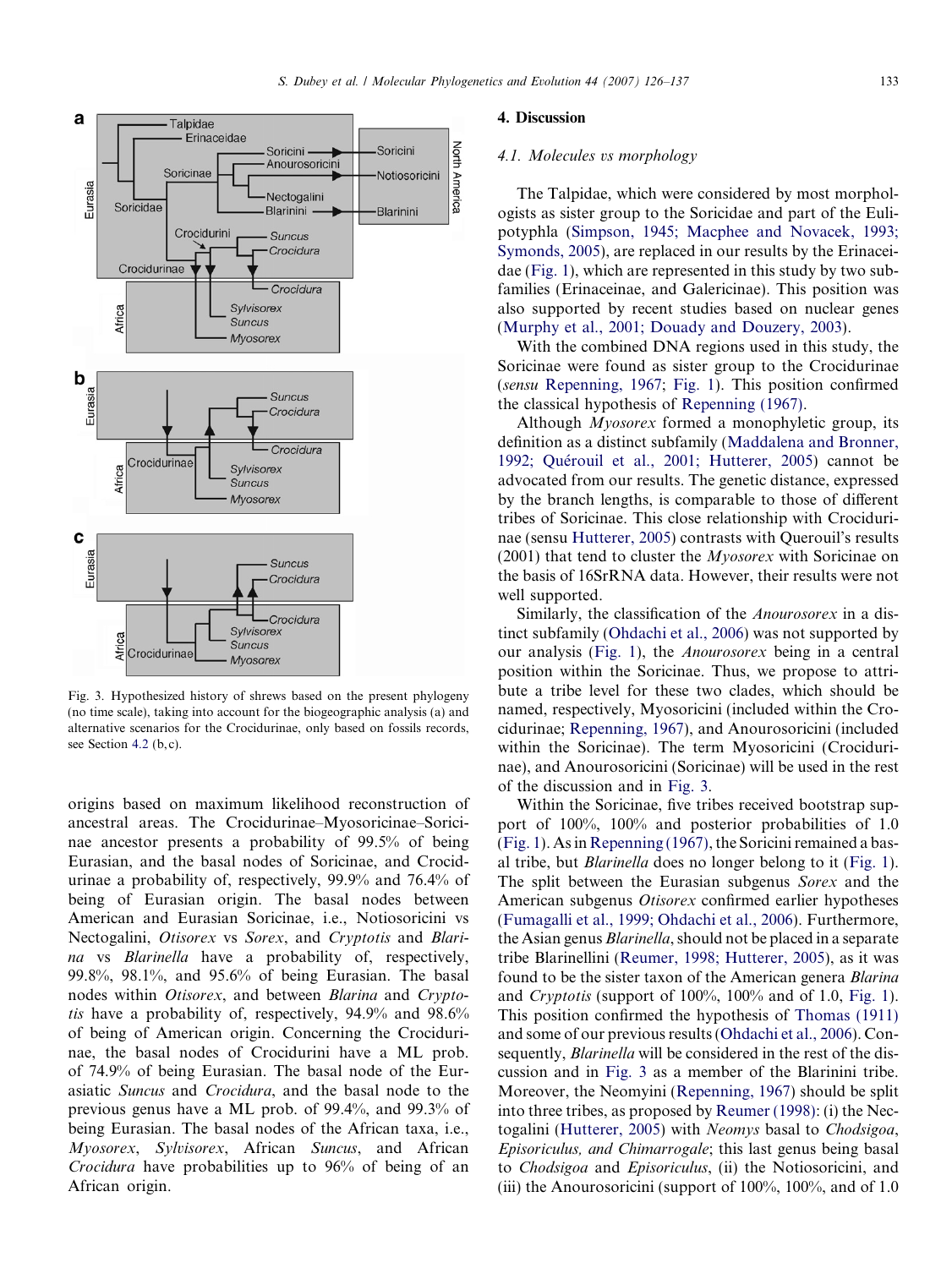<span id="page-8-0"></span>for each tribe, [Fig. 1](#page-5-0)). The relationships between the Soricini, the Blarinini and the other tribes remained unresolved [\(Fig. 1\)](#page-5-0).

Within the Crocidurini, the genus Suncus appeared paraphyletic, the African species forming a basal clade with the genus Sylvisorex Thomas, 1904, which is strictly confined to Africa. In contrast, the three Asian species (S. dayi, S. montanus, and S. murinus) formed a monophyletic clade (support of 100%, 86%, and 1.0, [Fig. 1](#page-5-0)), clustered with the pygmy white-toothed shrew, Suncus etruscus, which is basal to the monophyletic genus *Crocidura* (support of  $\langle 50\% \rangle$ , 53% and of  $\leq 0.5$ , [Fig. 1\)](#page-5-0). These results are in agreement with two molecular studies using the mitochondrial cyt-b gene or 16S (Quérouil et al., 2001; Ohdachi et al., 2006), which suggested that none of the Suncus species are included within Crocidura.

Consequently, as the type species of the genus Suncus is the Asian Suncus murinus (Linnaeus, 1766), the Eurasian Suncus should then conserve their taxonomic status. However, the position of the African clade represented by the genera Suncus and Sylvisorex is not yet clearly understood, and no morphological synapomorphies are yet known to define these clades. The analyses of additional species of these genera are needed to unravel their phylogenetic relationships and draw systematic conclusions. This also applies to the questionable position of the monospecific genera Scutisorex Thomas, 1913, and Ruwenzorisorex Hutterer, 1986, whose type specimens were first described as Sylvisorex somereni Thomas, 1910, and Sylvisorex suncoides Osgood, 1936, respectively.

## 4.2. Biogeography

Our study is the first molecular biogeographic reconstruction of the Soricidae, based on molecular dating and reconstruction of biogeographic area of origin. We should note that the biogeographic analyses are based on a simple model. The exchanges between continents are considered as equiprobable in both directions, and they can occur at any time. Under these assumptions, the family originated in Eurasia as suggested by fossils records [\(Repenning, 1967; Rzebik-Kow](#page-11-0)[alska, 1998; Storch et al., 1998\)](#page-11-0). North America was colonized by three independent lineages of Eurasian Soricinae [\(Fig. 3\)](#page-7-0) during the middle Miocene (from 13.9 to 12.1 Myr, [Fig. 2\)](#page-6-0). These events are congruent with the first fossil records of the genera Cryptotis and Notiosorex in North America between 9 and 12 Myr [\(Harris, 1998\)](#page-10-0), and with the molecular study of [Fumagalli et al. \(1999\)](#page-10-0) for the subgenera Otisorex. They occurred after the climatic transition from 14.8 to 16.0 Myr, which was marked by major shortterm variations in global climate and a global low sea level between 14.8 and 12.9 Myr [\(Flower and Kennett, 1994](#page-9-0)). This led to the formation of a land connection between Siberia and Alaska through the Bering Strait. These intercontinental colonizations are contemporary to those of other taxa such as felids [\(Tedford et al., 1987; Hunt, 2004; Wang et al.,](#page-11-0) [2004\)](#page-11-0), but older than major colonizations of both continents by small and big mammals (Late Miocene, e.g., 7 and 4.5 Myr, and since 9 Myr; [Tedford et al., 1987; Hunt, 1998;](#page-11-0) [Webb and Opdyke, 1995; Tedford and Martin, 2001; and](#page-11-0) [Van der Made et al., 2002](#page-11-0)).

According to the biogeographic reconstruction and the molecular dating ([Fig. 3a](#page-7-0)), the first diversification of the monophyletic Crocidurinae occurred in Eurasia, where they differentiated in Crocidurini and Myosoricini (16.5 Myr, 95% CI: 12.5–20.5; middle Miocene; [Figs. 2](#page-6-0) [and 3](#page-6-0)). The Myosoricini were the first Soricidae to colonize Africa in the Upper Miocene. Our result coincides with the first fossil record of ''Myosorex sp.'' in Africa (12 Myr; [Robinson and Black, 1974](#page-11-0)), and could be associated with the presence of forested corridors during the Neogene connecting Africa and Asia, 19 Myr ago [\(Thomas, 1985; Cox](#page-11-0) [and Moore, 1993\)](#page-11-0), as previously suggested by Quérouil [et al. \(2001\).](#page-10-0) This was also hypothesized for bats [\(Juste](#page-10-0) [et al., 1999\)](#page-10-0), and is in accordance with the colonization of Africa by the Muridae ([Butler, 1984; Jacobs, 1985\)](#page-9-0).

In the late middle Miocene, two other Eurasian lineages emerged (10.8 Myr, 95% CI: 7.6–14.0). One colonized Africa and differentiated in the actual Sylvisorex and in the African ''Suncus'' as hypothesized by [Butler \(1998\).](#page-9-0) Another one differentiated in Eurasia leading to the actual Eurasian Suncus. From this last lineage emerged Crocidura (9.3 Myr, 95% CI: 6.4–12.3) in Eurasia. Thus, the origin of Crocidura is anterior to the oldest European and Asian fossils known, respectively, of the early Pliocene (5 Myr) and the middle Pleistocene ([Rzebik-Kowalska, 1998;](#page-11-0) [Storch et al., 1998](#page-11-0)). Nevertheless, the discovery in Africa of two very different Crocidura fossils, dating of the middle Pliocene (3 Myr; [Butler, 1998\)](#page-9-0), suggests that the diversification of the genus took place much earlier on this continent. This discrepancy illustrated the very poor and incomplete fossil record of the family, which could lead to erroneous interpretations. The reconstruction of its biogeographic history is therefore largely dependent on the comparison of living species [\(Butler, 1998\)](#page-9-0). Finally, in the Late Miocene, the genus differentiated in an African and an Eurasian lineage  $(8.0 \text{ Myr}, 95\% \text{ CI: } 5.4{\text -}10.7)$ , which is older than the Messinian regression. This differentiation corresponds with the beginning of a more humid phase (Late Tortonian) when savannah and subtropical grasslands replaced the Sahara desert [\(Griffin, 1999, 2002; Micheels,](#page-10-0) [2003\)](#page-10-0). This created a potential route of colonization between Eurasia and Africa through the middle east, rather than Gibraltar, as suspected by several authors ([Azzaroli](#page-9-0) [and Guazzone, 1979; Thomas et al., 1982; Chevret,](#page-9-0) [1994\)](#page-9-0). Nevertheless, additional Crocidura species should be analysed to test for the presence of two distinct biogeographic lineages, and not one undifferentiated, as suggest by Quérouil et al. (2001). Under this scenario, three independent colonizations from Eurasia to Africa occurred during the Miocene ([Fig. 3](#page-7-0)a).

Without taking into account the biogeographic analysis, two alternative equally parsimonious scenario can be proposed [\(Fig. 3](#page-7-0)b and c). (i) First colonization of Africa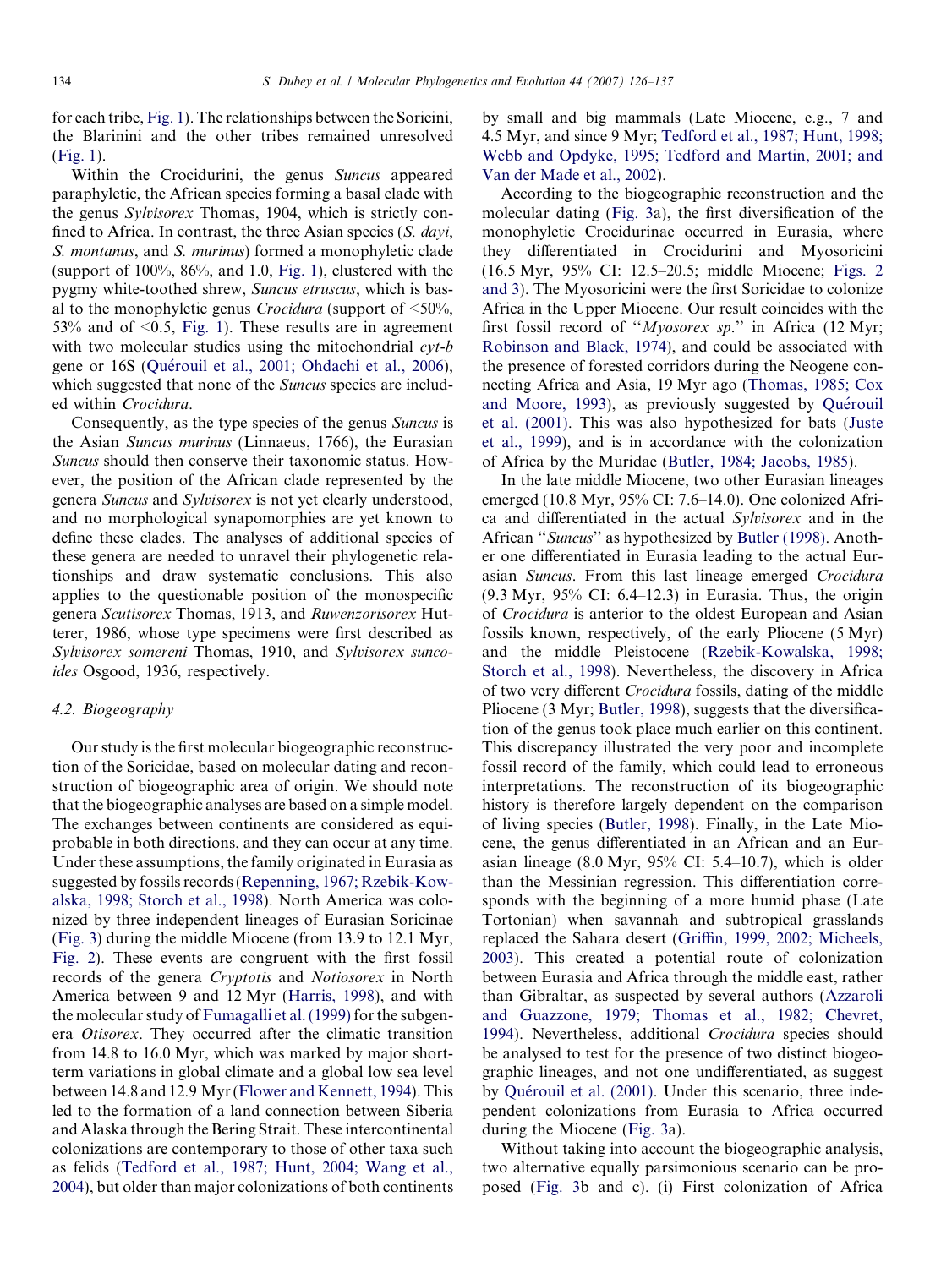<span id="page-9-0"></span>16.5 Myr ago (95% CI: 12.5–20.5) led to the actual  $Myos$ orex, Sylvisorex, and African Suncus. Then, a back colonization happened from Africa to Eurasia, leading to the actual Asian Suncus and Crocidura. Some Crocidura then migrated back to Africa to diversify into the actual African Crocidura [\(Fig. 3](#page-7-0)b). (ii) First colonization of Africa 16.5 Myr ago (95% CI: 12.5–20.5) led to the actual  $Mv$ osorex, Sylvisorex, African Suncus, and African Crocidura. Then, two successive back colonizations occurred from Africa to Eurasia, first by the African Suncus, and second by the African Crocidura, leading to the actual diversity of Eurasian Suncus and Crocidura [\(Fig. 3c](#page-7-0)).

These scenarios imply that the ancestral Crocidurinae disappeared from Eurasia, and were replaced by the lineage emerging from Africa. This hypothesis is supported by the presence during the lower and middle Miocene of a very rich Soricinae fauna in Eurasia and in North Africa, from where they have since disappeared. In contrast, only one doubtful Crocidurinae fossil is known from Eurasia (Turkey; Engesser, 1980; Storch et al., 1998; Rzebik-Kowalska, 1998). The first biogeographic scenario is in agreement with a former hypothesis of Butler (1998), who proposed that three different lineages emerged from Asia and colonized Africa (actual Myosoricini, Suncus and the other Crocidurini). However, this is in contrast with several authors [\(Meester, 1953; McLe](#page-10-0)llan, 1994; Quérouil et al., 2001) who gave an African origin to the genus Suncus. The first two biogeographic scenarios proposed [\(Fig. 3](#page-7-0)a and b) also contradict all the former assumptions concerning Crocidura evolution, who pled for an African origin of this genus (Butler, 1998; Meester, 1953; McLellan, 1994; Quérouil et al., 2001).

Nevertheless, the three scenarios have two points in common. They all hypothesize: (i) a colonization of Africa during the middle Miocene, and (ii) two independent origins of the Crocidura lineages.

Thus, at least three exchanges occurred between Africa and Eurasia, first in the middle Miocene, and second in the Late Miocene with the dispersion of the genus Crocidura through the old world. Nevertheless, more investigations are needed. Additional material from, for example, Crocidura, Suncus and endemic African genera such as Scutisorex, as well as the enigmatic Asian genera Ferroculus and Solisorex, should be included in further analyses. These taxa are of major interest to select between these three biogeograhic hypotheses for the Crocidurinae.

## 5. Conclusions

We highlight for the first time a clear relationship between the major groups of taxa within the Soricidae. Anourosorex should be definitively classified inside the Soricinae and not in a different subfamily. Accordingly, Myosorex should be included in the Crocidurinae. Our results also suggest a complex relationship between Suncus and Sylvisorex. Suncus is a paraphyletic unit including at least two Eurasian clades and an African one, the latter comprising Sylvisorex. It therefore needs a taxonomic revision. The biogeographic analyses showed a clear pattern inside the Soricinae, which originated in Eurasia and colonized subsequently North America with three different lineages. However, part of the biogeographical history of Crocidurinae remains uncertain.

#### Acknowledgments

We acknowledge M. Colyn, G. Bronner, C. Denys, R.S. Hoffmann, P.D. Jenkins, C.D. Lynch, T.Maddalena, E. Paradis, T. Galewski, and M. Ruedi for providing tissue samples, and N. Di Marco for laboratory work. This work was supported by the Herbette Foundation, University of Lausanne.

#### References

- Alroy, J., 2003. Taxonomic inflation and body mass distributions in North American fossil mammals. J. Mammal. 84, 431–443.
- Azzaroli, A., Guazzone, G., 1979. Terrestrial mammals and land connections in the Mediterranean before and during the Messinian. Palaeogeogr. Palaeoclimatol. Palaeoecol. 29, 155–167.
- Barrett, M., Donoghue, M.J., Sober, E., 1991. Against consensus. Syst. Zool. 40, 486–493.
- Beerli, P., Edwards, S.V., 2002. When did the Neanderthals and modern humans diverge? Centenary Anniversary Anthropology Institute University of Zurich (1999), Supplement Evolutionary Anthropology.
- Brant, S.V., Orti, G., 2002. Molecular phylogeny of short-tailed shrews, Blarina (Insectivora: Soricidae). Mol. Phylogenet. Evol. 22, 163–173.
- Butler, P.M., 1984. Macroscelidea, insectivora and chiroptera from the Miocene of EastAfrica. Paleovertebrata 14, 117–200.
- Butler, P.M., 1998. Fossil history of shrews in Africa. In: Wojcik, J.M., Wolsan, M. (Eds.), Evolution of Shrews. Mammal Research Institute, Polish Academy of Science, Bialowieza, pp. 121–132.
- Catzeflis, F., Maddalena, T., Hellwing, S., Vogel, P., 1985. Unexpected findings on the taxonomic status of East Mediterranean Crocidura russula Auct (Mammalia, Insectivora). Z. Saugetierkd.-Int. J. Mamm. Biol. 50, 185–201.
- Chevret, P., 1994. Etudeévolutive des Murinae (rongeurs: mammifères) africains par hybridation ADN/ADN: Comparaison avec les approches morphologiques et paléontologiques, Ph.D. dissertation, University of Montpellier II, Montpellier.
- Cox, C.B., Moore, P.D., 1993. Biogeography: An Ecological and Evolutionary Approach. Blackwell Sci., Oxford, pp. 298.
- Cunningham, C.W., 1997. Is congruence between data partitions a reliable predictor of phylogenetic accuracy? Empirically testing and iterative procedure for choosing among phylogenetic methods. Syst. Biol. 46, 464–478.
- Douady, C.J., Douzery, E.J.P., 2003. Molecular estimation of eulipotyphlan divergence times and the evolution of ''Insectivora''. Mol. Phylogenet. Evol. 28, 285–296.
- Dubey, S., Zaitsev, M., Cosson, J-F., Abdukadier, A., Vogel, P., 2006. Pliocene and Pleistocene diversification and multiple refugia in a Eurasian shrew (Crocidura suaveolens group). Mol. Phylogenet. Evol. 38, 635–647.
- Dubey, S., Antonin, M., Denys, C., Vogel, P., (in press). Use of phylogeny to resolve the taxonomy of the widespread and highly polymorphic African giant shrews (C. olivieri group, Crocidurinae, Mammalia). Zoology.
- Engesser, B., 1980. Insectivora und Chiroptera (Mammalia) aus dem Neogen der Türkei. Schweizerische Paläontologische Abhandlungen, vol. 102, 149 pp.
- Flower, B.P., Kennett, J.P., 1994. The middle Miocene climatic transition, East Antarctic ice sheet development, deep ocean circulation and global carbon cycling. Palaeogeogr. Palaeocl. 108, 537–555.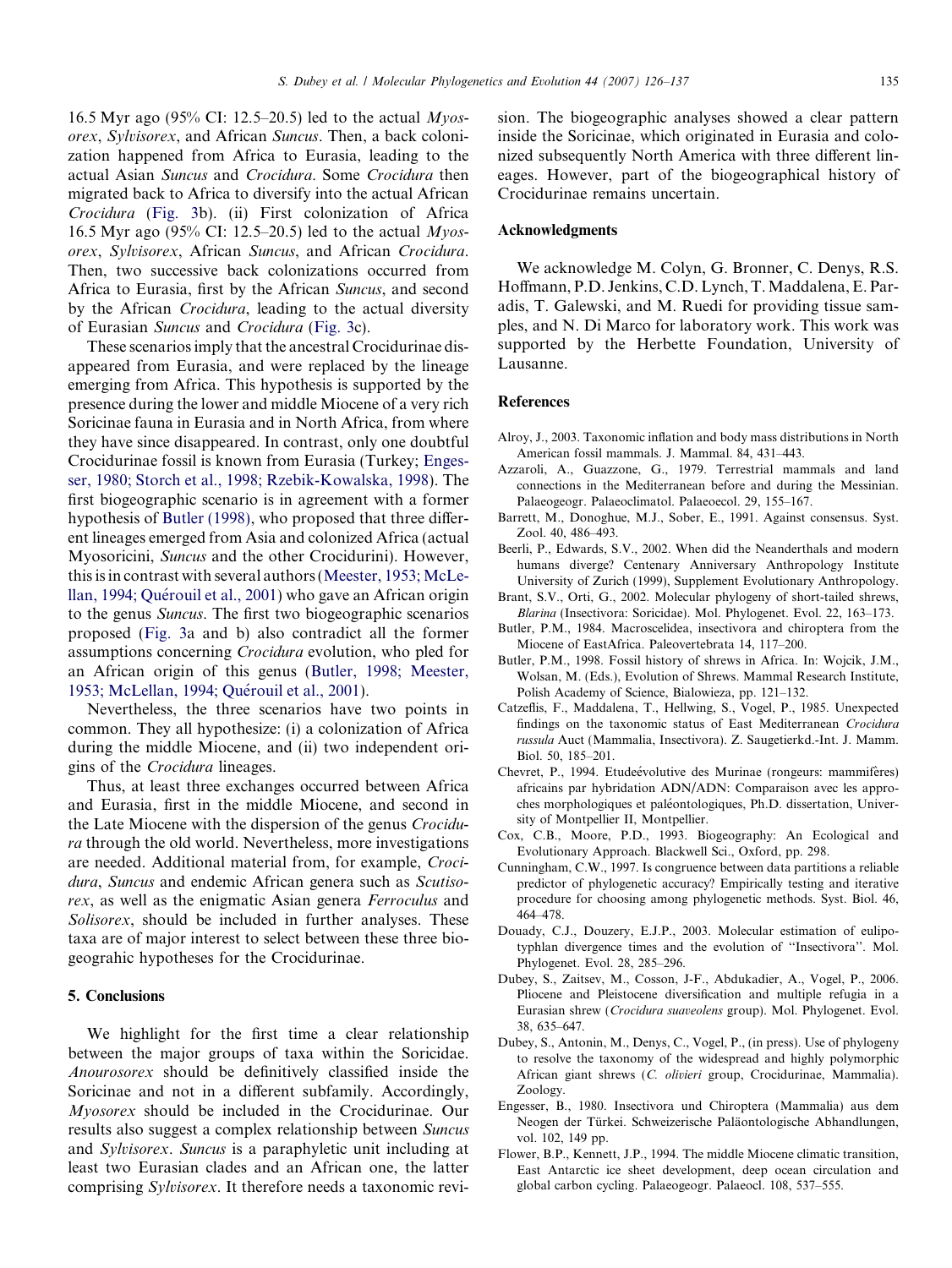- <span id="page-10-0"></span>Fumagalli, L., Taberlet, P., Stewart, D.T., Gielly, L., Hausser, J., Vogel, P., 1999. Molecular Phylogeny and Evolution of Sorex Shrews (Soridae: Insectivora) Inferred from Mitochondrial DNA Sequence Data. Mol. Phylogen. Evol. 11, 222–235.
- George, S.B., 1988. Systematics, historical biogeography, and evolution of the genus Sorex. J. Mol. Evol. 41, 952–957.
- George, S.B., Sarich, V.M., 1994. Albumin evolution in the Soricinae and its implications for the phylogenetic history of the Soricidae. In: Merit, J.F., Kirkland, G.L., Rose, R.K. (Eds.), Advances in the Biology of Shrews, Special Publ., Carnegie Museum of Natural History, Pittsburgh, PA, pp. 289–294.
- Griffin, D.L., 1999. The late Miocene climate of northeastern Africa: Unravelling the signals in the sedimentary succession. J. Geol. Soc. Lond. 156, 817–826.
- Griffin, D.L., 2002. Aridity and humidity: two aspects of the late Miocene climate of North Africa and the Mediterranean. Palaeogeogr. Palaeocl. 182, 65–91.
- Guindon, S., Gascuel, O., 2003. A simple, fast, and accurate algorithm to estimate large phylogenies by maximum likelihood. Syst. Biol. 52, 692–704.
- Halanych, K.M., 1998. Considerations for reconstructing metazoan history: signal, resolution, and hypothesis testing. Am. Zool. 38, 929–941.
- Han, S.H., Iwasa, M.A., Ohdachi, S.D., Oh, H.S., Suzuki, H., Tsuchiya, K., Abe, H., 2002. Molecular phylogeny of Crocidura shrews in northeastern Asia: a special reference to specimens on Cheju Island, South Korea. Acta Theriol. 47, 369–379.
- Harris, A.H., 1998. Fossil history of shrews in North America. In: Wojcik, J.M., Wolsan, M. (Eds.). Mammal Research Institute, Polish Academy of Science, Bialowieza, pp. 121–132.
- Hasegawa, M., Kishino, H., Yano, T., 1985. Dating the human–ape split by a molecular clock of mitochondria! DNA. J. Mol. Evol. 22, 160–174.
- Heim de Balsac, H., Lamotte, M., 1957. Evolution et phylogénie des Soricidés africains-II. Mammalia 21, 16–46.
- Huelsenbeck, J.P., Bull, J.J., Cunningham, C.W., 1996. Combining data in phylogenetic analysis. Trends Ecol. Evol. 11, 152–158.
- Huelsenbeck, J.P., Ronquist, F., Nielsen, R., Bollback, J.P., 2001. Evolution: Bayesian inference of phylogeny and its impact on evolutionary biology. Science 294, 2310–2314.
- Hunt, R.M., 1998. Ursidae. Date. In: Janis, C., Scott, K., Jacobs, L. (Eds.), Evolution of Tertiary mammals of North America. Cambridge University Press, New York, pp. 174–195.
- Hunt, R.M., 2004. Global climate and the evolution of large mammalian. Carnivores during the later cenozoic in North America. Bulletin American Museum of Natural History 285, 139–156.
- Hutterer, R., 1993. Order Insectivora. In: Wilson, D.E., Reeder, D.M. (Eds.), Mammal Species of the World: A Taxonomic and Geographic Reference, second ed. Smithsonian Institution Press, Washington, DC, pp. 69–130.
- Hutterer, R., 2005. Order Soricomorpha. In: Wilson, D.E., Reeder, D.M. (Eds.), Mammal Species of the World: A Taxonomic and Geographic Reference, third ed. Smithsonian Institution Press, Washington, DC, pp. 220–311.
- Irwin, D.M., Kocher, T.D., Wilson, A.C., 1991. Evolution of the cytochrome b gene of Mammals. J. Mol. Evol. 32, 128–144.
- Ivanitskaya, E.Y., 1994. Comparative cytogenetics and systematics of Sorex: a cladistic approach. pp. 313–323. In: Merritt, J.F., Kirkland, G.L., Jr., Rose, R.K. (Eds.), Advances in the Biology of Shrews, Special Publication of Carnegie Museum of Natural History 18, pp. 1–458.
- Jacobs, L.l., 1985. The beginning of the age of the murids in Africa. Acta Zool. Fenn. 170, 149–151.
- Janke, A., Xu, X., Arnason, U., 1997. The complete mitochondrial genome of the wallaroo (Macropus robustus) and the phylogenetic relationship among Monotremata, Marsupialia and Eutheria. Proc. Natl. Acd. Sci. 94, 1276–1281.
- Juste, J., Alvarez, Y., Tabares, E., Garrido Pertierra, A., Ibanez, C., 1999. Phylogeography of African fruitbats (Megachiroptera). Mol. Phylogenet. Evol. 13, 596–604.
- Lewis, P.O., 2001. A likelihood approach to estimating phylogeny from discrete morphological character data. Syst. Biol. 50, 913–925.
- Macphee, R.D.E., Novacek, M.J., 1993. Definition and relationships of Lipotyphla. In: Szalay, F., Novacek, M.J., McKenna, M.C. (Eds.), Mammal Phylogeny, Placentals, vol. 2. Springer, New York, pp. 13–31.
- Maddalena, T., 1990. Systematics and biogeography of Afrotropical and Paleartic shrews of the genus Crocidura (Insectivora: Soricidae): An electrophoretic approach. In: Peters, G., Hutterer, R. (Eds.), Vertebrates in the Tropics. Museum Alexander Koenig, Bonn, pp. 297–308.
- Maddalena, T., Bronner, N., 1992. Biological systematics of the endemic African genus Myosorex Gray, 1838 (Mammalia: Soricidae). Israel J. Zool. 38, 245–252.
- Maddalena, T., Ruedi, M., 1994. Chromosomal evolution in the genus Crocidura (Soricidae, Insectivora). In: Merritt, J.F., Kirkland, G.L., Jr.Jr., Rose, R.K. (Eds.), Advances in the Biology of Shrews, 18. Carnegie Mus. Nat. Hist. Spec. Publ., pp. 335–344.
- Maddison, W.P., Maddison, D.R., 2004. Mesquite: a modular system for evolutionary analysis. Version 1.06, [mesquiteproject.org.](http://mesquiteproject.org)
- Maldonado, J.E., Vila, C., Wayne, R.K., 2001. Tripartite genetic subdivisions in the ornate shrew (Sorex ornatus). Mol. Ecol. 10, 127–147.
- Mason-Gamer, R.J., Kellogg, E., 1996. Testing for phylogenetic conflict among molecular data sets in the Tribe Triticeae (Gramineae). Syst. Biol. 45, 524–545.
- McLellan, L.J., 1994. Evolution and phylogenetic affinities of the African species of Crocidura, Suncus and Sylvisorex (Insectivora: Soricidae). In: Merritt, J.F., Kirkland, G.L., Jr.Jr., Rose, R.K. (Eds.), Advances in the Biology of Shrews, 18. Carnegie Mus. Nat. Hist. Spec. Publ., pp. 379–391.
- Meester, J., 1953. The genera of African shrews. Ann. Transvaal Mus. 22, 205–214.
- Micheels, A., 2003. Late Miocene climate modelling with Echam4/ML. The effects of the paleovegetation on the Tortonian climate. Doctorat thesis. Geowissenschaftlichen Fakultät der Eberhard-Karls Universität Tübingen.
- Minin, V., Abdo, Z., Joyce, P., Sullivan, J., 2003. Performance-based selection of likelihood models for phylogeny estimation. Syst. Biol. 52, 674–683.
- Motokawa, M., Suzuki, H., Harada, M., Lin, L.K., Koyasu, K., Oda, S., 2000. Phylogenetic relationships among East Asian species of Crocidura (Mammalia, Insectivora) inferred from mitochondrial cytochrome b gene sequences. Zool. Sci. 17, 497–504.
- Murphy, W.J., Eizirik, E., O Brien, S.J., Madsen, O., Scally, M., Douady, C.J., Teeling, E., Ryder, O.A., Stanhope, M.J., de Jong, W.W., Springer, M.S., 2001. Resolution of the early placental mammal radiation using Bayesian phylogenetics. Science 294, 2348–2351.
- Ogg, J.G., 2004. Status of divisions of the International Geologic Time Scale. Lethaia 37, 183–199.
- Ohdachi, S.D., Dokuchaev, N.E., Hasegawa, M., Masuda, R., 2001. Intraspecific phylogeny and geographical variation of six species of northeastern Asiatic Sorex shrews based on the mitochondrial cytochrome b sequences. Mol. Ecol. 10, 2199–2213.
- Ohdachi, S.D., Hasegawa, M., Iwasa, M.A., Vogel, P., Oshida, T., Lin, L-K., Abe, H., 2006. Molecular phylogenetics of soricid shrews (Mammalia) based on mitochondrial cytochrome  $b$  gene sequences: with special reference to the Soricinae. J. Zool. 270, 177–191.
- Ohdachi, S.D., Iwasa, M.A., Nesterenko, V.A., Abe, H., Masuda, R., Haberl, W., 2004. Molecular phylogenetics of Crocidura shrews (Insectivora) in east and central Asia. J. Mammal. 85, 396–403.
- Ohdachi, S.D., Masuda, R., Abe, H., Dokuchaev, N.E., 1997. Biogeographical history of northeastern Asiatic soricine shrews (Insectivora, Mammalia). Res. Pop. Ecol. 39, 157–162.
- Quérouil, S., Hutterer, R., Barrière, P., Colyn, M., Peterhans, J.C.K., Verheyen, E., 2001. Phylogeny and evolution of African shrews (Mammalia: Soricidae) inferred from 16s rRNA sequences. Mol. Phyl. Evol. 20, 185–195.
- Rasmussen, A.S., Arnason, U., 1999. Phylogenetic studies of complete mitochondrial DNA molecules place cartilaginous fishes within the tree of bony fishes. J. Mol. Evol. 48, 118–123.